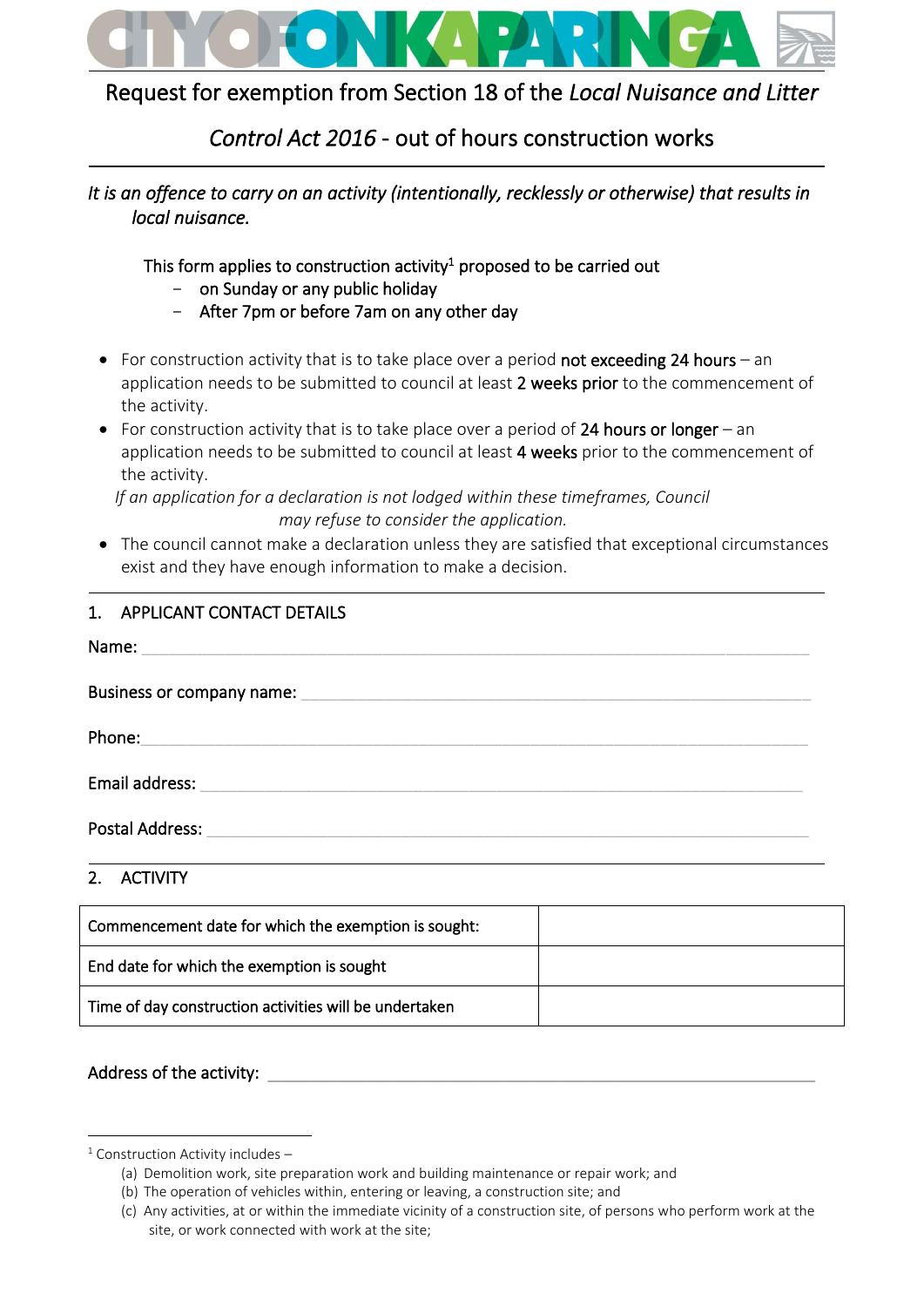

## Summary of the activity:

(Include the nature of the activity and a brief description)

|  | Exceptional circumstances for which the exemption is sought: |  |  |  |
|--|--------------------------------------------------------------|--|--|--|
|--|--------------------------------------------------------------|--|--|--|

(Discuss the reasons why can't this be carried out during legislated hours)

#### $3<sub>1</sub>$ **ACTIVITY CONTACT DETAILS**

This person must be contactable for the duration of the activity

| Name:           |  |  |  |
|-----------------|--|--|--|
| Phone:          |  |  |  |
| Email address:  |  |  |  |
| Postal Address: |  |  |  |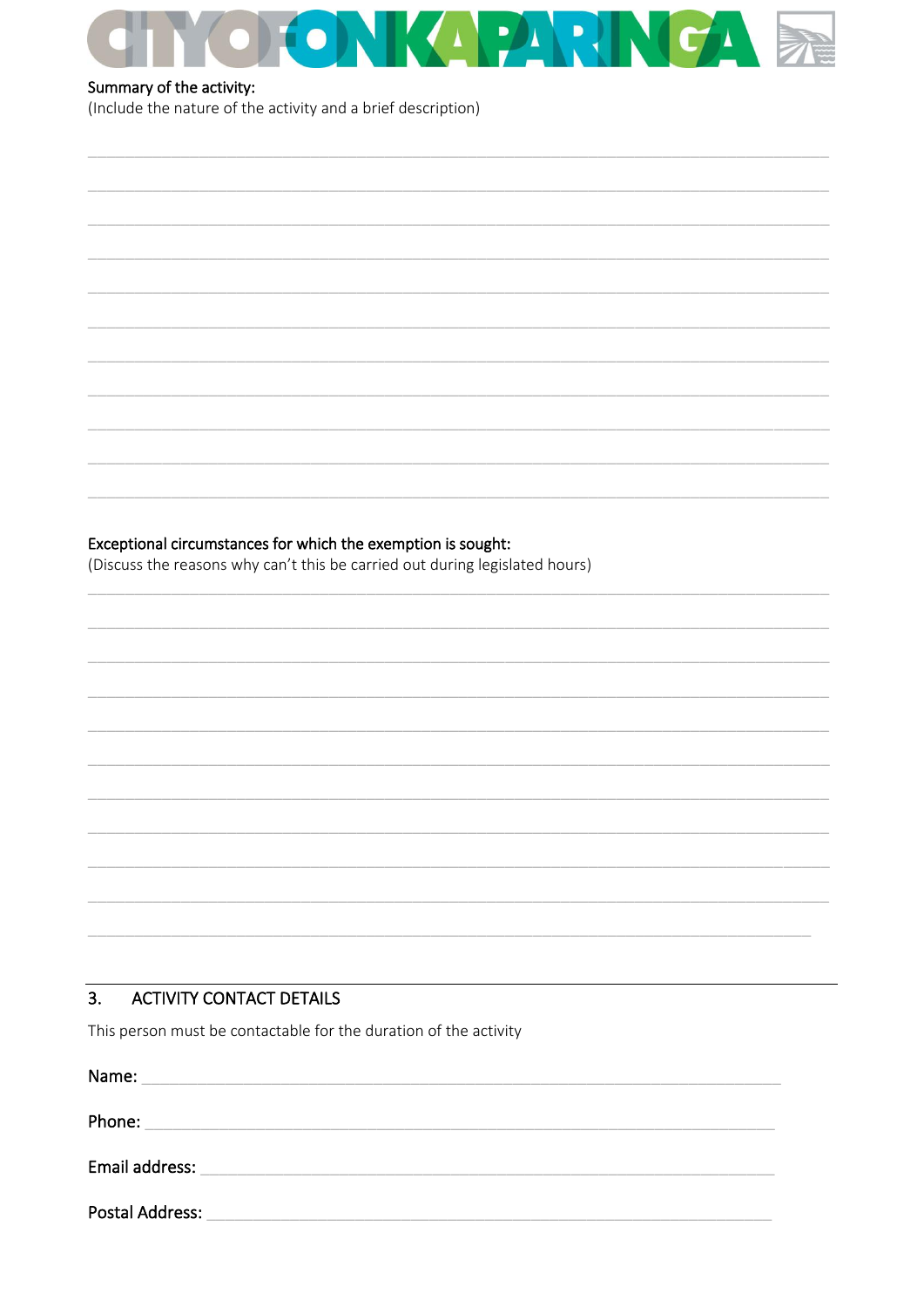

# 4. SUMMARY OF ANTICIPATED SOURCES OF LOCAL NUISANCE GENERATED BY THE ACTIVITY

All reasonable measures must be taken to minimise the impacts of local nuisance in the form of dust, odour, noise, vibration, smoke and fumes. It is the responsibility of the persons undertaking this activity to minimise nuisance and communicate with those potentially impacted. For small scale construction activity, completion of following section will be taken to constitute a Site Nuisance Management Plan.

## Map

Include a map showing the following: the proposed location of the activity, the likely fixed sources of local nuisance, the location of premises occupied by persons potentially affected by the nuisance and the distance of these premises from those sources.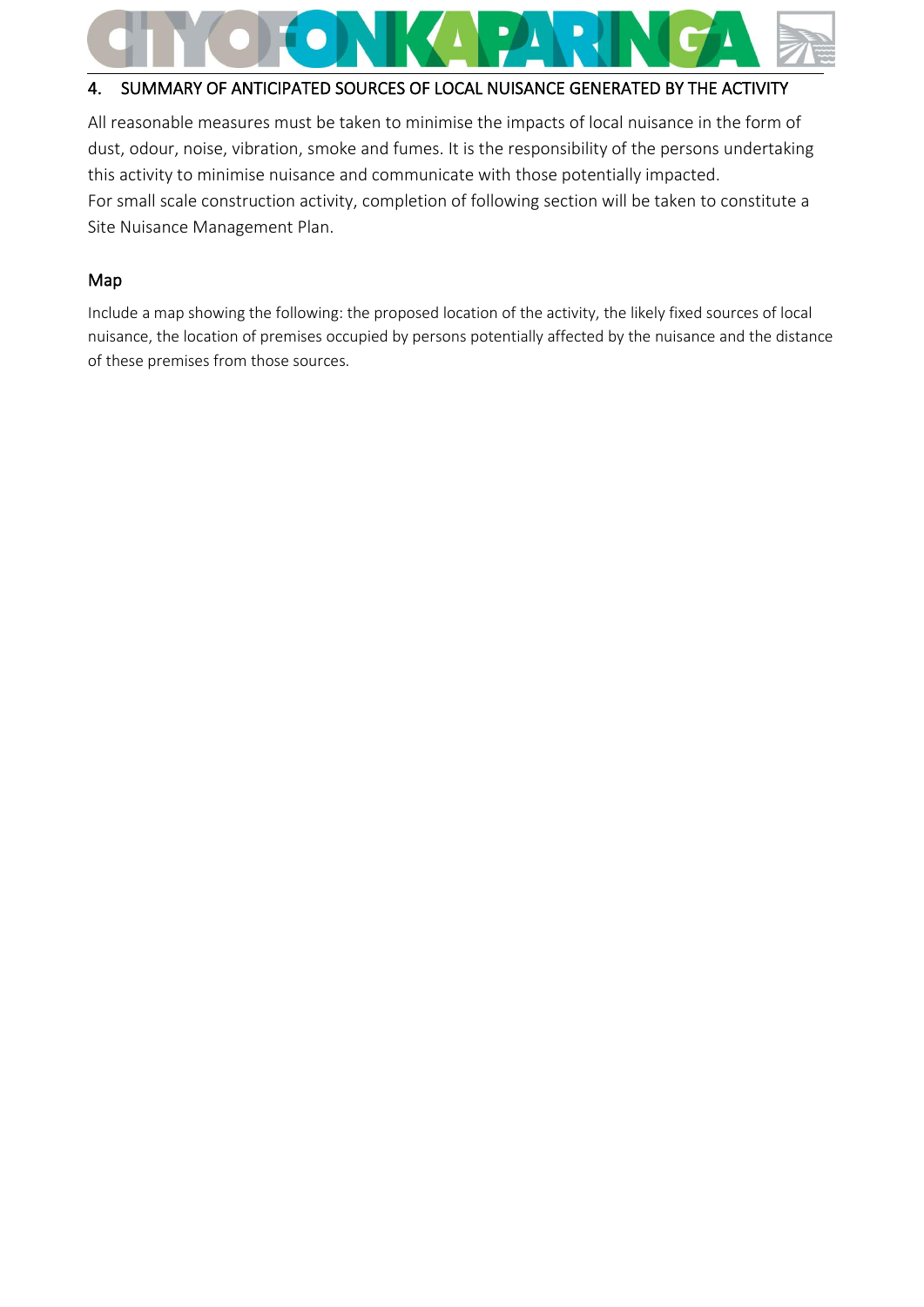

## 5. Assessment of the potential for local nuisance

On the table below, summarise the sources of local nuisance (as identified on the map) and the communication strategy to assist Council's assessment.

| Source of local<br>nuisance | Strategies to<br>minimise and<br>manage nuisance | Strategies to<br>monitor nuisance | Identification of<br>potentially affected<br>premises | Distance<br>from<br>source <sup>2</sup> | <b>Communication Strategy</b> | Timeframe                                 |
|-----------------------------|--------------------------------------------------|-----------------------------------|-------------------------------------------------------|-----------------------------------------|-------------------------------|-------------------------------------------|
| Eg Concrete truck           |                                                  |                                   | 2 Egbert Place                                        | 50m                                     | Letter drop to resident       | Two days before proposed<br>concrete pour |
|                             |                                                  |                                   |                                                       |                                         |                               |                                           |
|                             |                                                  |                                   |                                                       |                                         |                               |                                           |
|                             |                                                  |                                   |                                                       |                                         |                               |                                           |
|                             |                                                  |                                   |                                                       |                                         |                               |                                           |
|                             |                                                  |                                   |                                                       |                                         |                               |                                           |

<sup>&</sup>lt;sup>2</sup> Distance from the source – should be measured from the source of the noise to a place on the noise affected premises that is within or near, and at the same approximate elevation as, an area frequented by persons residing, working or sleeping at the premises.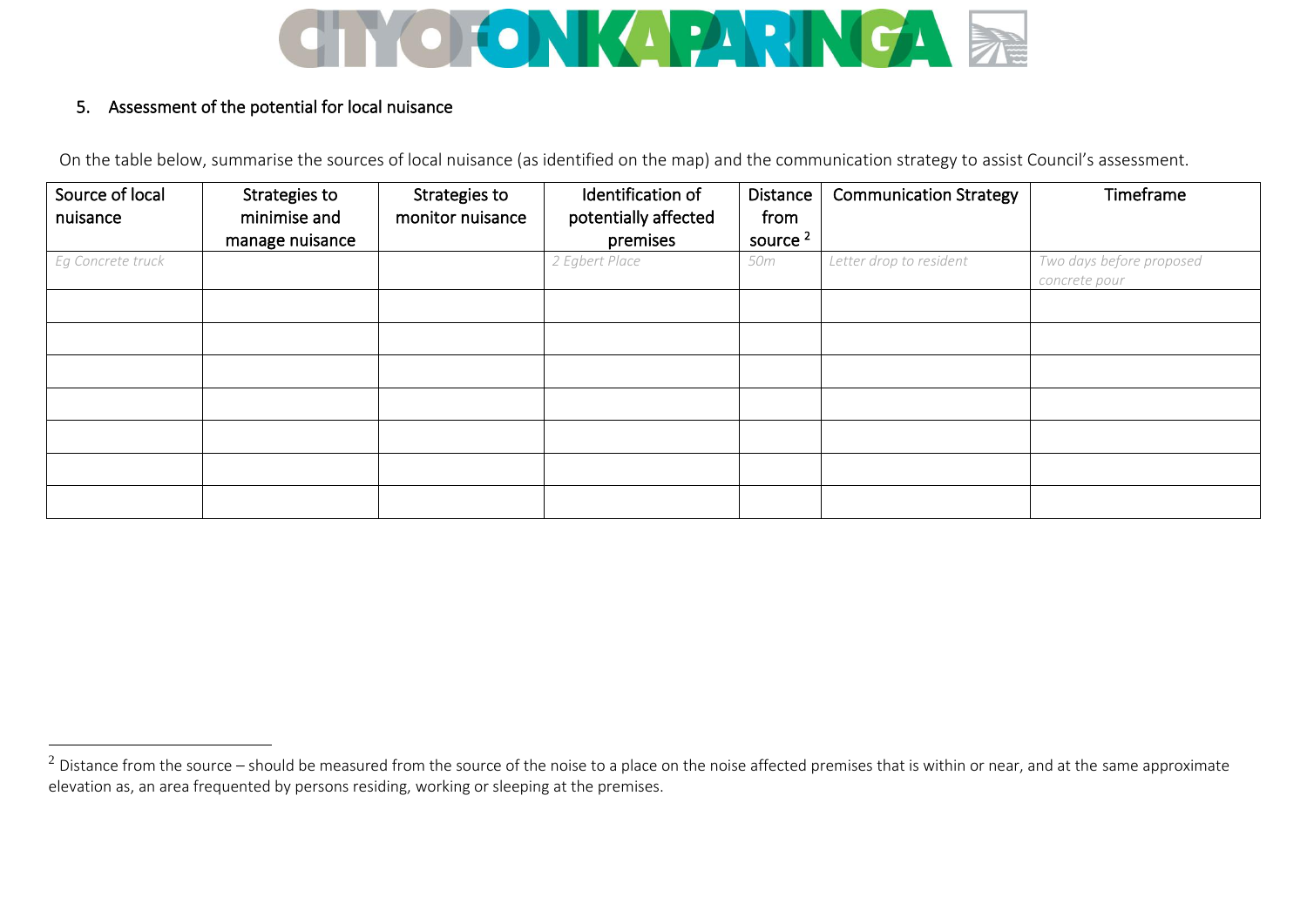

#### **Communication Strategy for council**

(Detail how council will kept informed about the activities related to this application)

#### **Complaints Management**

(Detail how complaints will be managed - both those received directly and those referred from council - consider using the attached complaints management table)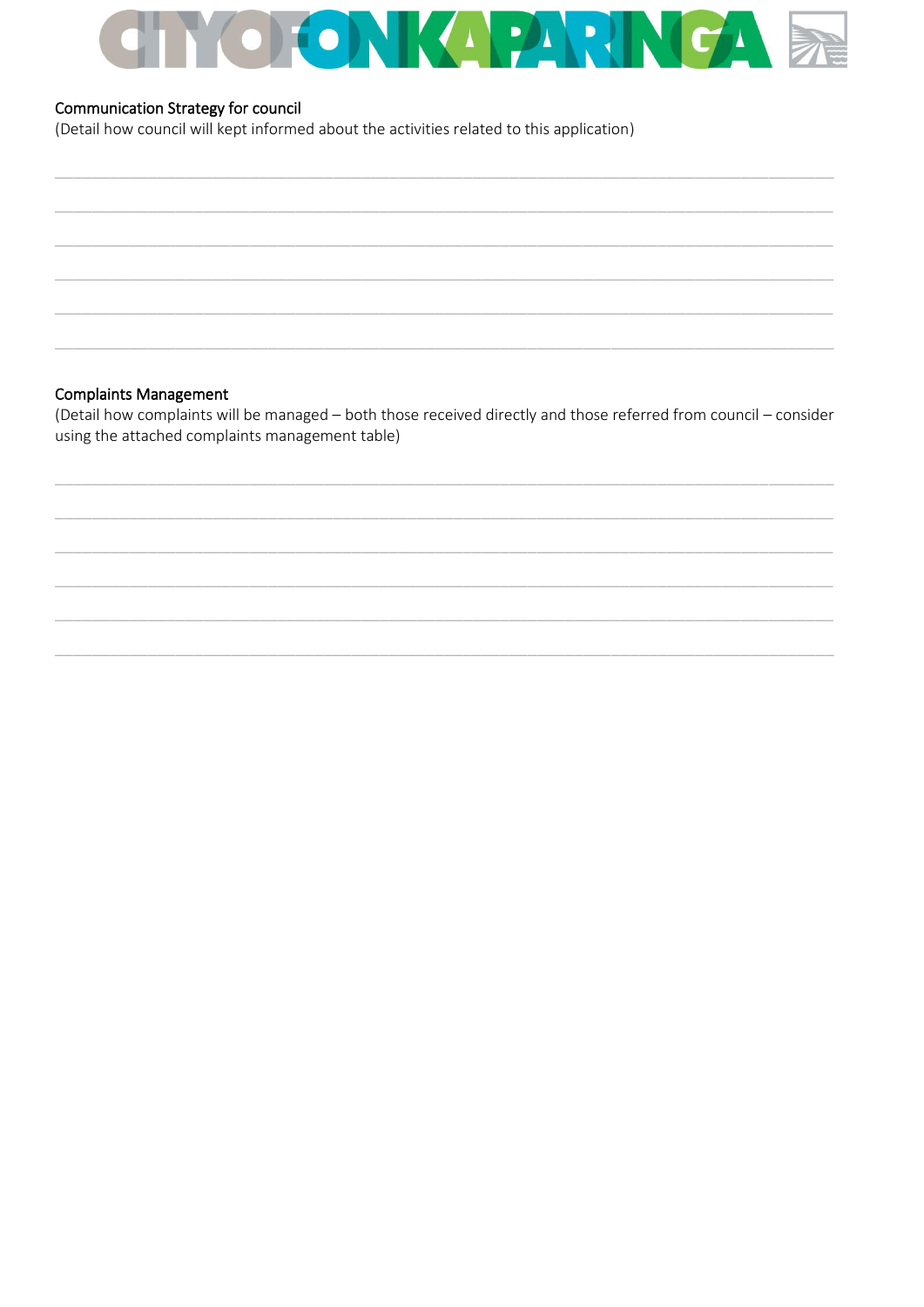

Complaints management

| Date and | Complainant name | Contact details (address and | Description of the | Nature of the activity causing | Action proposed/taken to |
|----------|------------------|------------------------------|--------------------|--------------------------------|--------------------------|
| time     |                  | phone number)                | complaint          | the complaint                  | address complaint        |
|          |                  |                              |                    |                                |                          |
|          |                  |                              |                    |                                |                          |
|          |                  |                              |                    |                                |                          |
|          |                  |                              |                    |                                |                          |
|          |                  |                              |                    |                                |                          |
|          |                  |                              |                    |                                |                          |
|          |                  |                              |                    |                                |                          |
|          |                  |                              |                    |                                |                          |
|          |                  |                              |                    |                                |                          |
|          |                  |                              |                    |                                |                          |